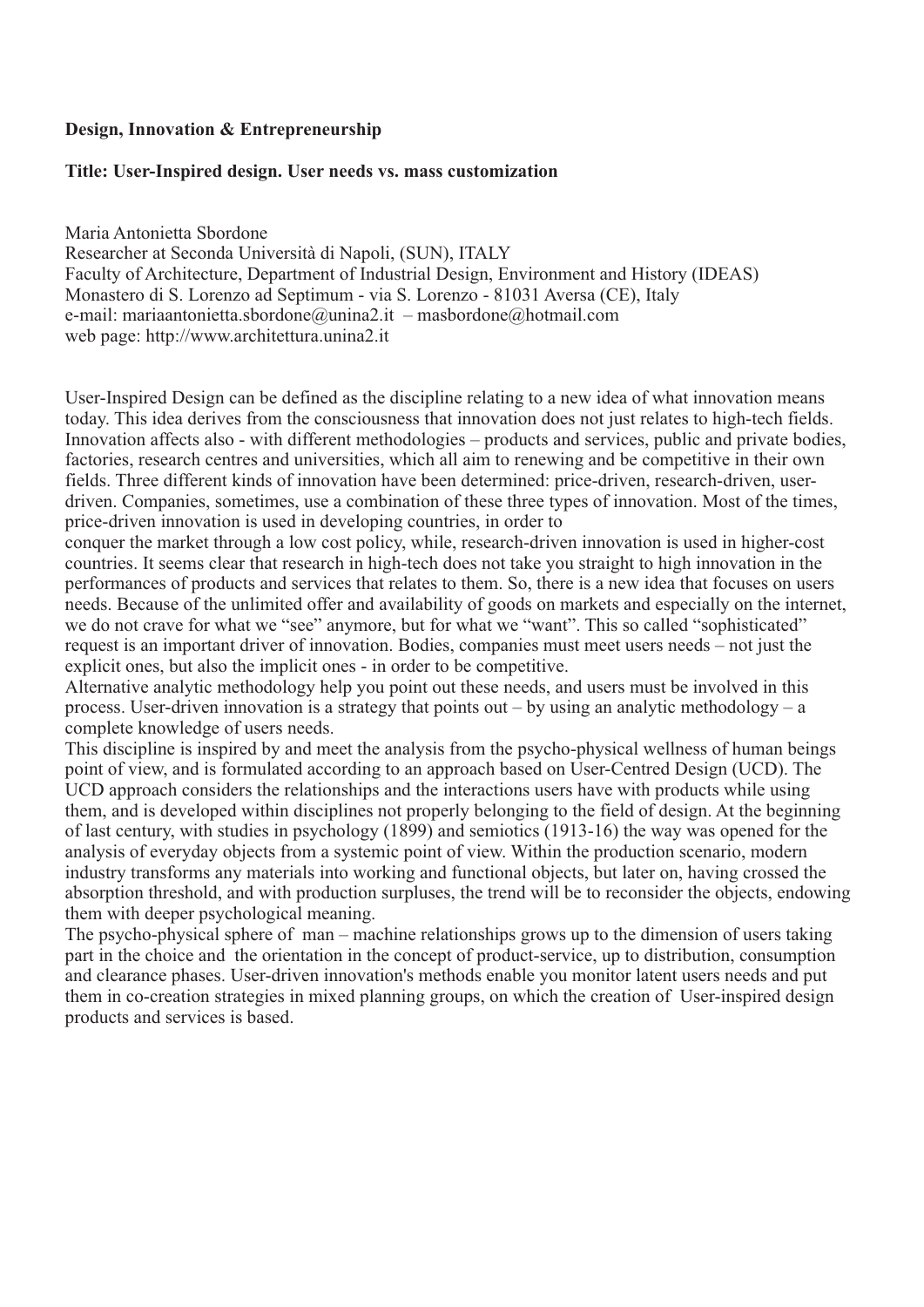#### **New paradigms. The New Human Factors**

The new interpretative paradigms of reality give rise to systems of thought and action able to reconfigure and reorient themselves in a strategic way. The previous economic model was characterized by possession, keeping and conservation of goods, but contemporary modernity makes space for immediacy, understood as acquisition, that is the use and the immediate understanding of things and processes that are behind them. Actions overlap and mix. They are carried out with the purpose of boosting the satisfaction of individual needs in close connection with collective ones. In this way, new planning references are generated: rational technological systems, behaviour flexibility and recognisability of artefacts.

Applied research, to make innovative technologies immediately available for industry, has filled the world of human activities with cross-reference sophisticated relational visions. Solutions like bus networks allow for a new type of technology and control of installations. Computer and communicative systems become ever more necessary for organization needs in action contexts, conferring a degree of external connection and access to services once not imaginable. Fertile territory, like the area of household activities, is pervaded by technology and high connectivity with domotics (home automation), which spreads very easily. This sets the user free from the tasks of organizing, planning, carrying out and understanding household activities, delegating these tasks to a central computer system, which, of course, can be programmed and managed at a distance thanks to the network of services provided by the enterprise. In this scenario, the goal consists in making the processes that are behind the activities of the environment more transparent. Up to now, these processes had only had the aim of satisfying in an average, neutral way, the needs they are meant to fulfil. But by directly involving users in choices, by making them willing to understand and spot the processes between outgoing and ingoing actions in the system of objects, better results can be obtained, both on an emotional and a strictly functional level. Active involvement has a double meaning, "educational" and "playful" (Gilmore & Pine, 2000), in reference to managerial choices regarding the surrounding environment. It leads to the complete modification of the role of the users, no longer doomed to be passive, lacking interest in the processes and activities that surround them, largely self-generated to fulfil or foresee their requests. Starting with these considerations, the object is to focus on the use of the product by the user, in order to analyze the user's performance, rather than that of the product itself. The quality of the industrial products has, up to now, taken into account safety, durability, reliability, design of the object, and, when it is put on the market, the right price/quality ratio. All these qualities mainly refer to the services provided by a given product to the people who buy it. The main feature is founded on objective parameters that are valuable for everyone, not offering specific services requested by individual users. The characteristics taken into account in order to assure the above mentioned qualities derive from the Human Factors (which originally were the basis of ergonomics). They are founded on the interaction human-products and services and include physical, social, cognitive, organizational and environmental characteristics. Later on, because of markets saturation, consumers' movements and environmental awareness, the marketing re-orients its strategies. It focuses on the consumer and creates the so called "silent designer". Meanwhile the consumers request changes; from passive users, they become active and aware users, like *silent designers*. The overcoming of usability as functionality, use and performances, takes place when you think of the more individual and subjective features of the user-product relationship, especially in relation to the "pleasure in use", which deals with psychological-emotional features of the relationship userproduct. These features gather in the research and experimentation of the New Human Factors. Users' intentions and expectations are the basis of this research. Obviously, the products and services must be easy to spot and understand, so that it can highlight the results in the communicative-interactive space of the relationships that stretch out from one user to the whole system of users.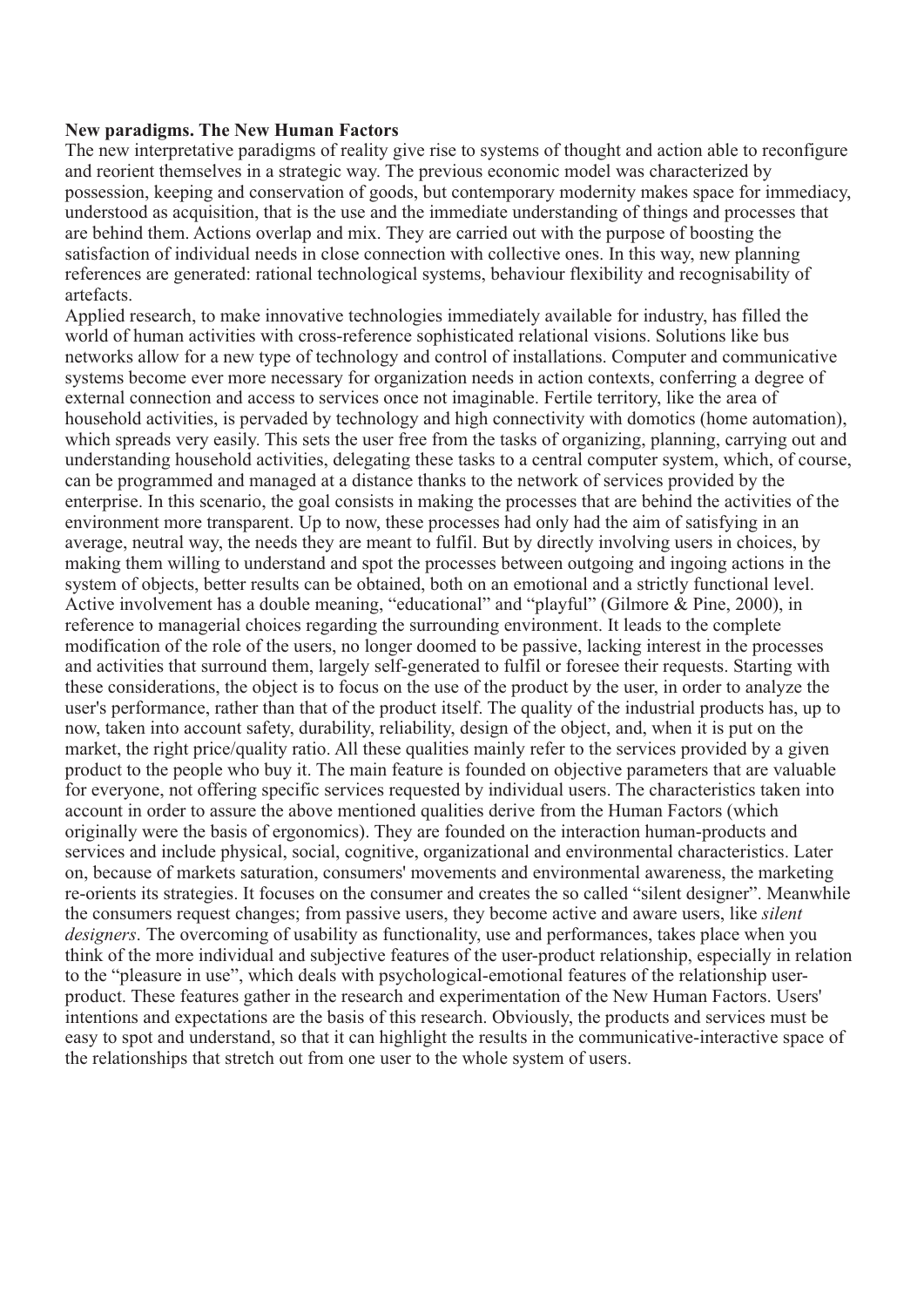## **User-Centred Design (UCD), the Usability-based Approach**

The User-Centred Design is defined as designing products and services which the users can use both for a specific purpose and to carry out other operations and the tasks they request, with very little effort and great efficiency (Rubin, 1994). In addition to this, the UCD represents all the theoretical and practical tools available in order to get information about the users' needs and requests in a systemic and structured way. The latter are taken into account from the design phase up to the making of the product itself. More specifically, all the choices made in the design phase try adapt the development and the realization of the product to the users and the use it is addressed to. The term "usability" of a product or service, corresponds to the kind of interaction that the person establishes with it and its context. It depends on the kind and degree of relationship that the user creates with the product and the system of activities. Once the users have acquired knowledge on features, ways and terms of use, they move to the following stage; the stage of the perception of the product and its wide and shared use.

The features of the usability of a product are, above all, connected to the performances provided, and consequently to the ones typical of the cognitive usage: effectiveness, efficiency and satisfaction related to use and usability perception - traits of the psychological perception.

Usability is defined by ISO regulation 9241-11, as "(…) the possibility that a specific user uses a specific tool in order to meet specific targets in terms of effectiveness, efficiency, satisfaction in a specific use' context". Effectiveness means; accuracy and completeness through which the user meets specific targets. Efficacy means; resources related to accuracy and completeness through which the user gets a specific target. Satisfaction means; a use context, which is easy and acceptable to the users. The User-Centred Design approach, a recent development of ergonomics that relates to the design approach, takes into account the relationships and the interactions that the users create with the products while they use them, according to the following criteria: usability of the system (effectiveness, efficacy and user satisfaction), understandability of the information available (including the language used), easiness of the programming and operativity of command and dialogue procedures, possibility of interactive dialogue after each and every procedure.

Moreover, the UCD doesn't focus only on the user – putting him or her at the core of the design and production processes– but also on the procedures, the methods and the processes that check products' and services' usability (usability defined by norm ISO 9241:1998). According to this norm, usability is defined as "the effectiveness, the efficacy and the satisfaction of a certain user with the purpose of getting certain targets within a certain use context". This norm refers mainly to software use, but it can also generally refer to every context in which a user interacts with a product or service in order to get a specific target. The content of the norm ISO 9241 is the core of the UCD in terms of procedures and of analysis of usability.

## **User-Driven Innovation (UDI), the User Satisfaction-Based Approach**

The acquisition of the users' needs can be analyzed from two points of view: the objective point of view, by using only measurable parameters, and the UCD approach, by taking into account also the users' expectations, preferences, feeling and judgments. Needs are identified by their priority to human's needs, related to a scale of values. On top of it there are the basic needs linked to surviving, and down on the scale we find the needs linked to safety, socializing and pleasure or satisfaction. Naturally, the product or service must fulfil specific requests. They must either be useful for specific purposes that are coherent with basic needs, or, if they take into account the feelings involved in using a product, create the "pleasure in use".

Since the '80s -the birth of the UCD- it has become more and more important among the tools available for the designers and for research on users. In the past, these investigations were a kind of test to the design solutions in terms of product/service, and this phase was the final stage of the design process. Later on, the user research was used since the very beginning of the real design phase, in order to organize the whole process. This gives the designers more tools, in order to enhance the awareness of the opinions about products and services. The recent development of the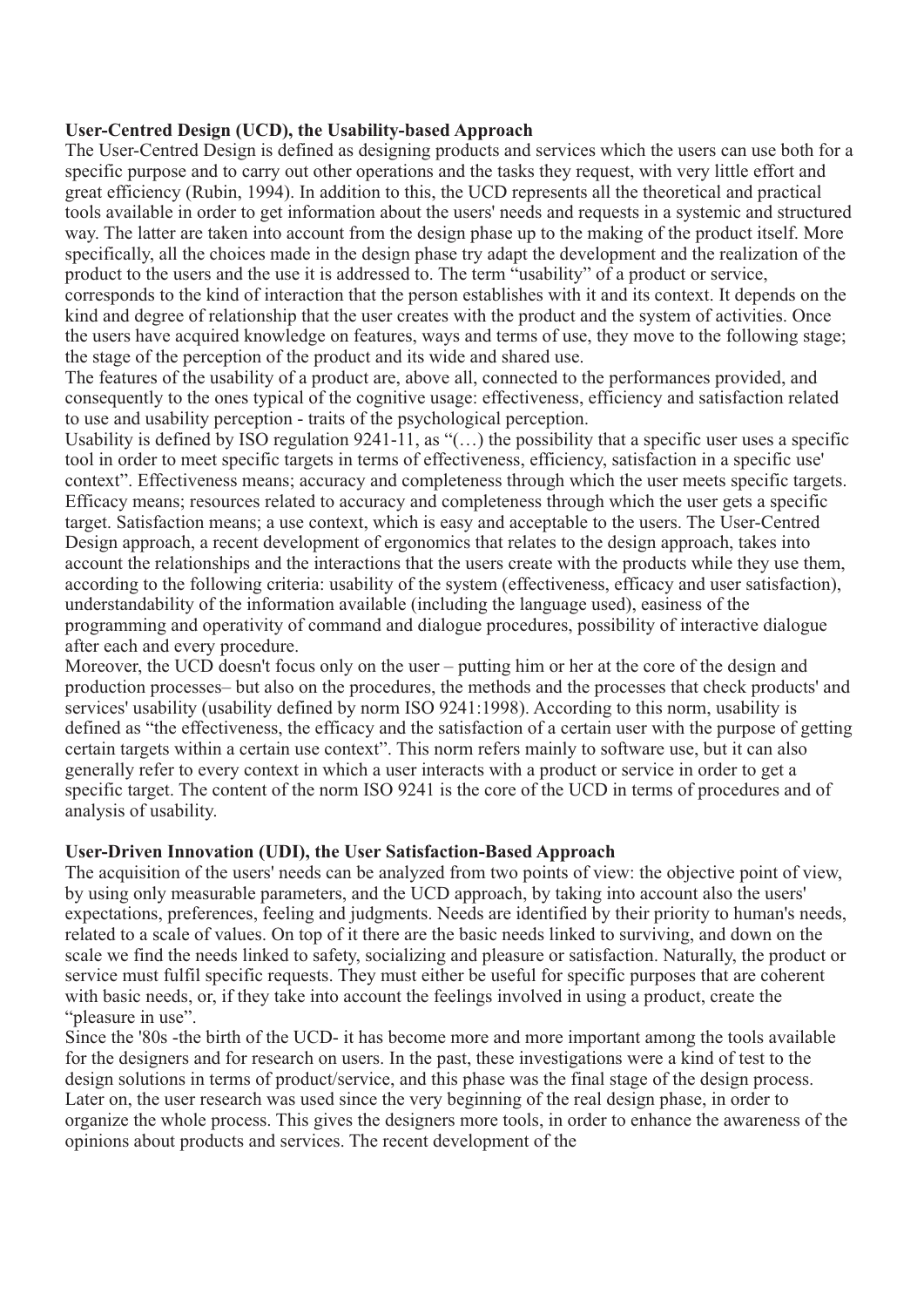UCD provides the designers with effective research and development tools to search for enquiry techniques that suit best the design process. From the users' point of view, these enquiry techniques boost people to express their wishes, thoughts and feelings that, up to the birth of the UCD, hadn't been taken into any account by classic market researches.

Nowadays, market researches focus on the analysis and fulfilment of heterogeneous user needs. They use a strategy centred on custom products to customers rather than (according to the traditional approach) on manufacturer-based innovators. From the point of view of the nature of the product-service, a new hypothesis of new typologies and especially new concepts of these with all their innovative power, which feature greater autonomy for the user, and the promise of constant interaction grows stronger. They are not just intelligent, but are also "sensitive". All they react to the environmental stimuli and are above all designed for dialogue with the user. They are Information and Communication Technology (ICT) oriented objects; their main characteristic is the communicative interface where the information exchange (which acts as an actual space of action) takes place. On the one hand, this leads to the introduction, in the consolidated typology of objects (electrical household appliances) of new use functions. On the other hand, a new concept of objects spreads: objects which perform many diverse functions. The distance between multi-use and multi-function objects becomes ever clearer. In fact, if the multi-use object, even with its finiteness, can be continuously reinterpreted and adapted to unforeseen uses, the multi-function object has different functions working on the same level, integrated in the same object, among them those connected to interaction.

Therefore, they are not only objects that carry out more diverse functions, but an interaction with the user as well. They are objects conceived as "open structures" based on a certain margin of indetermination, and therefore of interpretation, allowing the objects to be sensitive to information coming from the environment. Of course, the intervention of man was based on an idea of organization that later on turned into the ability of programming the so called hi-tech machines. But the idea remains of "open structure" with "open technologies" that reconnects to the configuration of the objects as a concept, and which, even in their formal finiteness, is not completely defined by their use and content. An approach to better satisfying heterogeneous user need that is now being applied in a number of markets involves providing users with "toolkits for user innovation" that allow users to customize products for themselves. Even more computer programs employ such a toolkits approach in that it is "open source" software, designed to be modifiable by appropriately skilled users. Some examples of software respondents contains users that both do and do not modify standard software to create a better fit to their needs. When you compare responses from innovating and non-innovating users, we find that users that modify the standard product report significantly higher satisfaction levels than those that do not. You also find indications that innovations developed by users may benefit non-innovators as well. In other words, the "toolkits" approach used by new softwares do appear to be effective in helping their users to improve the fit between a product and the heterogeneous needs of individual users. To sum up, in order to guarantee the "satisfaction in use" - at the basis of the realization of a competitive edge – companies must think of some characteristics that are common to the methods of User-driven innovation:

- 1- strategic focus on consumer pull producing what sells, rather than selling what is produced;
- 2- revenue-enhancing activities by developing solutions that better meet consumer needs investing more skills, energy and resources on understanding consumer needs and developing solutions that are more specifically targeted to meeting these needs (often resulting in increased product introductions)
- 3- use of multiple skills and perspectives in the innovation process (e.g. adding ethnologists, anthropologists and designers to the scientists, engineers and business specialists) - combining not just the technical and business skills, but also incorporating competencies in a wide range of other disciplines (and knowledge from users in related industries)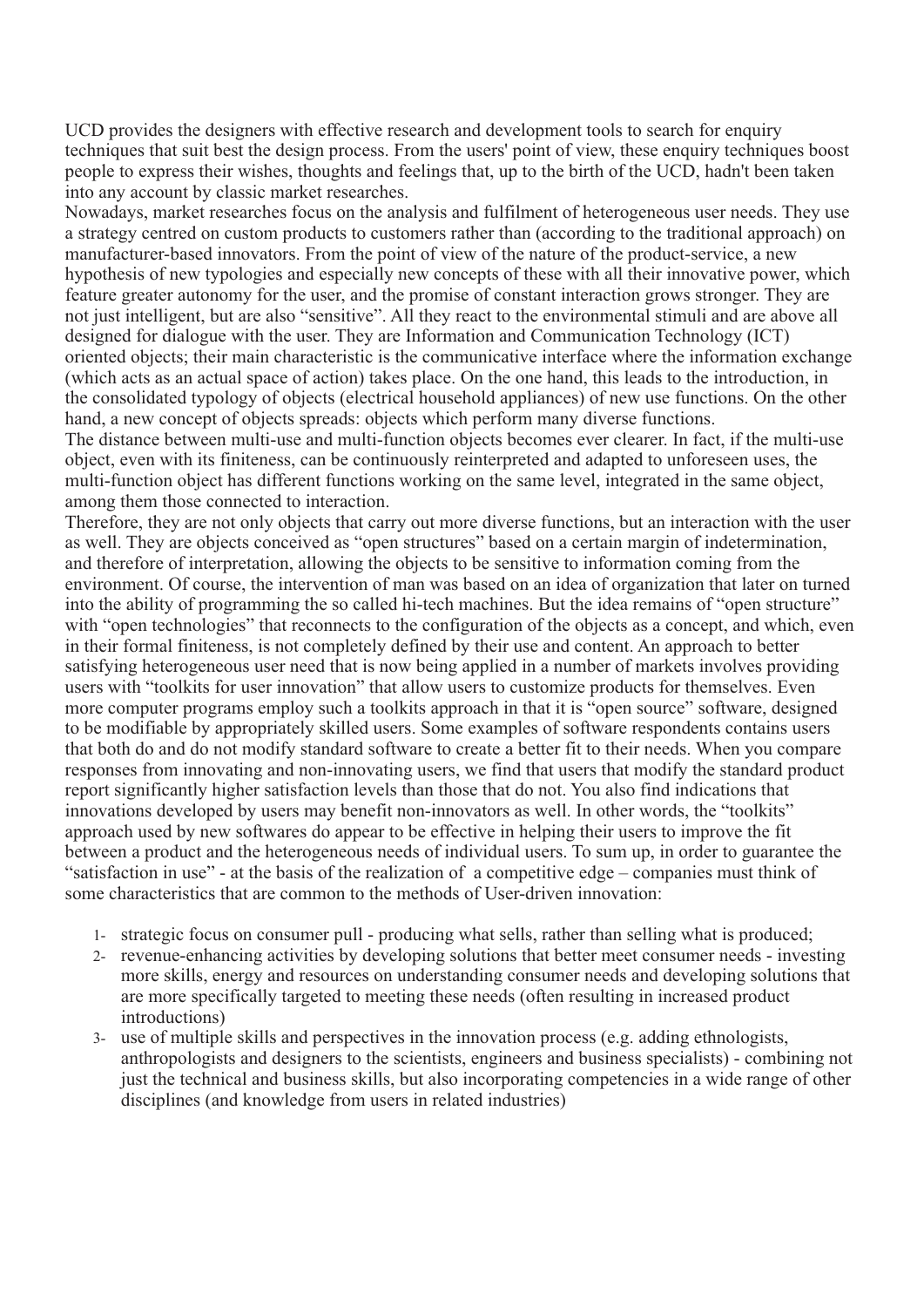4- more direct involvement of the user/consumer in the innovation process - either through observation processes, toolkits, user panels, or letting them do it themselves requirements for an open and collaborative business environment - countries where there is no tradition of openness and collaboration would likely not be fertile ground for these innovation methods; companies and national framework conditions (including education and IPR) also need to be more flexiblystructured to allow for increased usage of 'open-source' and multi-disciplinary methods. (source: Understanding User-Driven Innovation, TemaNord 2006, Nordic Council of Ministers, Copenhagen 2006)

## **User-Inspired Design Theory and Praxis: Design Toolkits**

Traditionally, there are two main perspectives on user-driven innovation: the focus on the customer perspective, and the lead-user innovation perspective. These two 'schools of thought' derives from the researches and experiences of experiences of David Kelley, Tim Brown and Eric von Hippel. These two perspectives are defined in two main areas - the use of different methods to understand not only explicit but also latent consumer needs;

- from the "structure of investments" point of view and more strategic focus on understanding and developing solutions to meet consumer needs.

The focus on the Consumer Methods points out the latent consumer needs, and employ what can be generally-termed "design thinking". The term "design thinking" embodies two main elements: the combination of different skill sets – using people (depth in one area; breadth in many) the use of cross-disciplinary teams in a structured process of observation, brainstorming, prototyping, and reiterative testing and implementation.

This method is most-often associated with a pure product development focus, but has also been used in a more strategic manner to transform organizations (their strategies, structures, processes…). The productservice strategy and design start with understanding the user. The praxis involves the use of qualitative research methods that rely on direct observation of consumers' behavior (often conducted in their home or office). The research methods include:

### *Research and Analysis*

This phase includes several stages. In the first stage the key stakeholders choose the action set that starts the project plan, which includes the usability tasks carried out by a multidisciplinary team of experts who spot the usability goals. The next phase focuses on determining the field studies, mainly by taking into account the products and by creating user profiles. The task analysis analyzes the user scenarios in order to document user performance requirements. The user scenarios show how people are likely to use (or misuse) new products and services. This approach is useful to know practical, emotional and social aspects of use for final evaluation. One of its tools is the bodystorming that captures the intuitive responses coming out of interactions. The user performance requirements (user needs) are based on observation, as latent needs, but the users can also directly express their needs.

### *Design Process*

Brainstorming design, concepts and metaphors are at the core of this phase. In order to find a range of published information about customers, competitor and political, social and economics trends, Research and information are used.

There are different research methods: the "Cultural probes" is a research technique which probes attitudes and inspirations among different cultural groups; the "Diary studies", are completed by user groups usually according to a format - and cover topics specified by its usefulness to provide context for interviews and observation; the "Observation" is an immersive research, where the designer observe people carrying out tasks in their own environments and asks about their actions, thoughts and feeling; the "Ethnographic" is an observational research developed in a context of people and tasks targeted in a design project (the design concepts are improved by working with paper and pencil to get to the first step of the low-fidelity prototypes); and "Prototyping of simulations of design concepts" is a technique which moves from written scenarios through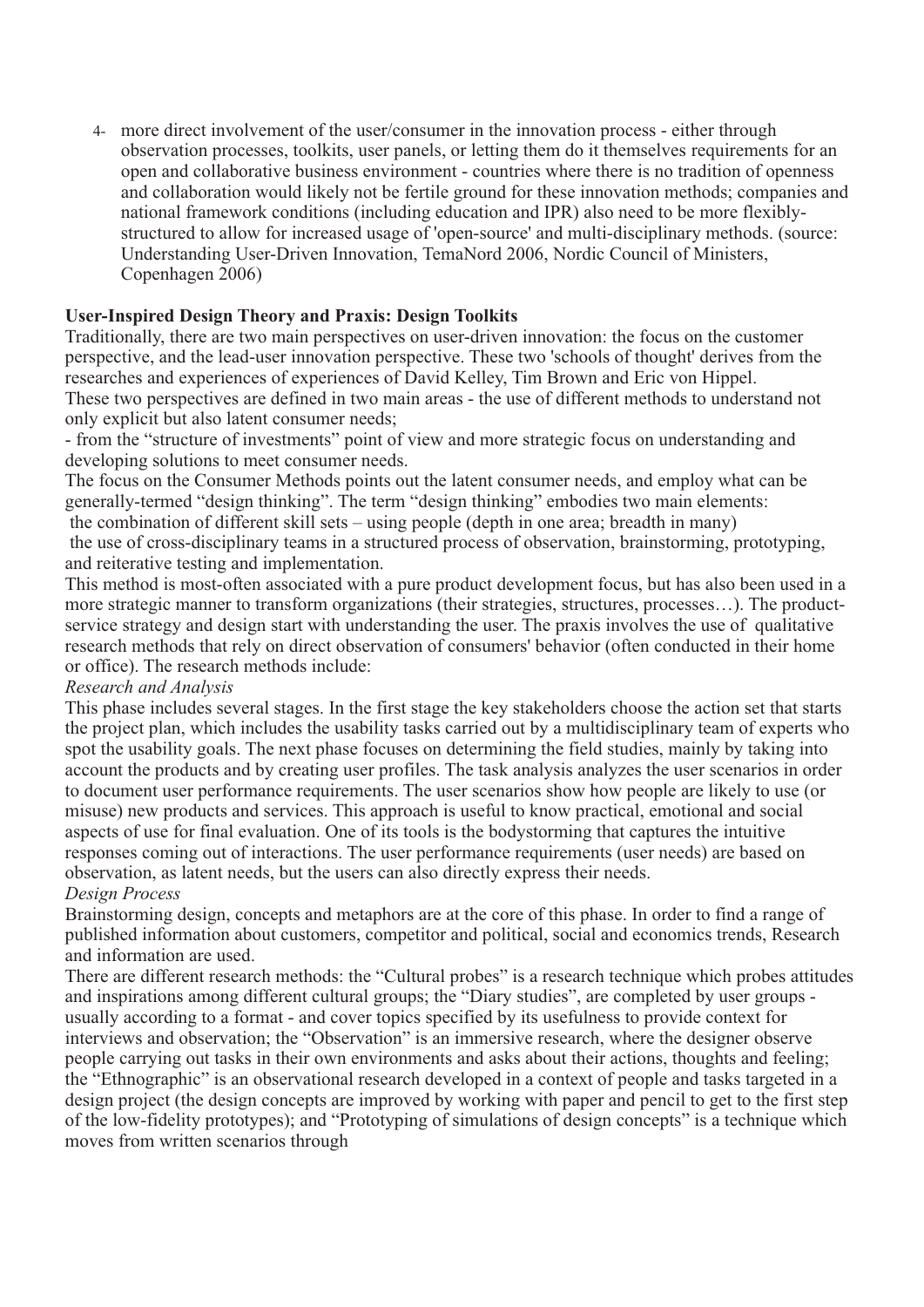sketches, on-screen demonstrations or physical models, to fully interactive working simulations. Prototypes are essential for user feedback: people are allowed to reflect on their appropriateness or try them out so that their ease of use may be evaluated. The usability testing on low-fidelity prototypes includes the "User evaluation or user testing". Prototypes of new products and services (or the products and services themselves) are tested by the people who will use them to check how much they fulfil the users' needs, and how usable they are. If good results are obtained, the next step is the creation of the high-fidelity detailed design and prototypes. In this case, the Iterative Design may be a User-inspired approach that iterates through prototyping and user evaluation (or testing) to deliver products and services that are tailored to the users' needs.

After usability testing, finally, a Standards and Guidelines Document including *the design specifications*  is written*.*

## *Implementation Phase*

This phase includes the ongoing heuristic evaluations, which are, the evaluation of a user interface by a set of expert evaluators who judge its compliance with an agreed set of usability principles or heuristics. The last phase mainly relates to the delivery team as design is implemented. The conduct usability testing is carried out as soon as possible.

## *Deployment Phase*

Surveys get users' feedback and field studies get info about the real use of the product. Finally, the real object's usability is tested.

The lead-User Methods is a great innovation compared with the previous one, which meets the urgencies of User-inspired Design (UID)

In the focus on the consumer' methods, the manufacturer identifying consumer needs and develops solutions themselves. In 'lead-user' methods, the manufacturer works with lead-users who develop solutions, or identifies (and commercializes) solutions which have already been developed by lead users. These benefits include:

higher 'hit rates' – as the products/services are already in use by lead users, who are generally a predictor of the broader market;

 shortened development times (and potential for less expensive product development) Some specific tools employed in lead-user methods include lead user search methods, user toolkits to assist and channel user innovation, and structured work with user innovation communities.

## **Conclusions**

The idea of a Mass Customization (MC) seems to be very successful especially in marketing field. The idea at the basis of MC is to create a web-based user toolkits that enables each and every costumer to design a product which meets his or her needs and preferences. This is a product that exists exclusively for the costumer. The MC represents a place where costumers find their heterogeneous preferences and niche production is possible thanks to low production costs. In the MC system self design gains ground, and the demand is how and who creates value for the costumers. Since it is a systems that limits expenditure, it does not creates economic value, but use value through the benefits that it produces. Selfdesign delivers "superior customer value" with the MC toolkits that boost "aesthetic and functional fit" of products that derives from the possibility of self-customization. Another characteristic of these products is the "perceived fit", considered as an added value and driver in self-designed products. The big and almost unlimited variety of products delivered from the MC system, not only does enables the users to rediscover his or her aesthetic, use and perceptive preferences, but also makes the difference between costumers increase, thanks to the uniqueness of the product. The "perceived uniqueness" of a product becomes real with the MC toolkit, that makes creating specific products for each and every costumer possible. As a matter of fact, every toolkit can produce an unlimited series of options.

On the one hand, you must understand, support and organize the recent innovation opened up to the whoole cycle of products, not being linked just to the specific use of the product anymore (norm